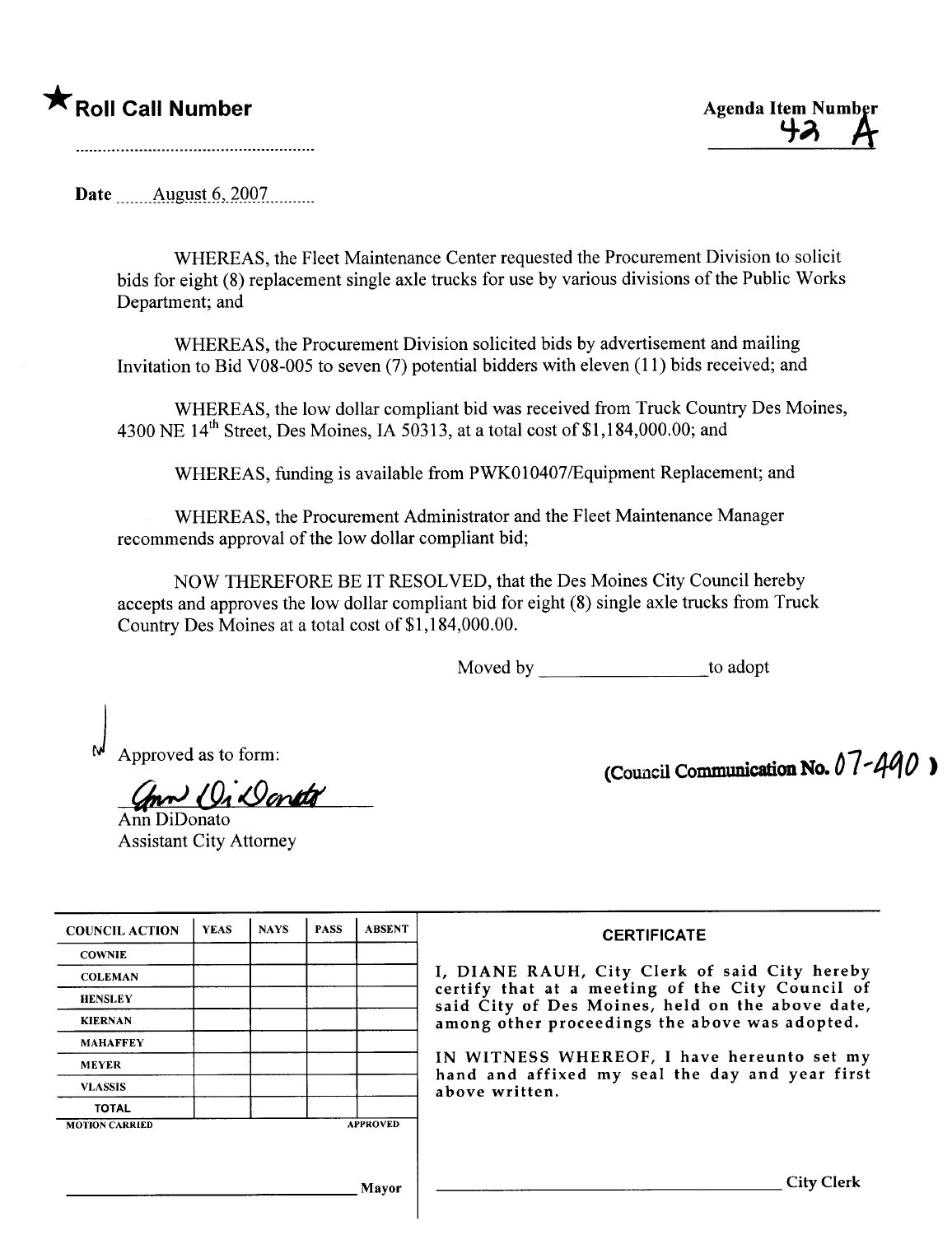# 4a A

#### CITY OF DES MOINES - DEPARTMENT OF FINANCE - PURCHASING DIVISION

|                                                                        | <b>Heavy Duty Trucks</b>                                                |                               |                                                  | <b>Equipment Service Center</b>        |                                           | <b>Bid No. V08-005</b>                 |  |
|------------------------------------------------------------------------|-------------------------------------------------------------------------|-------------------------------|--------------------------------------------------|----------------------------------------|-------------------------------------------|----------------------------------------|--|
|                                                                        | Date Opened: 07/19/07                                                   |                               | Opened by: mv                                    |                                        | Reg. #14711                               |                                        |  |
| Bidder<br><b>Address</b>                                               | Sioux City Truck Sales, Inc. Peterbilt<br>3445 Adventureland Drive West |                               |                                                  | Sioux City Truck Sales, Inc. Peterbilt |                                           | Sioux City Truck Sales, Inc. Peterbilt |  |
| City<br>Terms<br>FOB:<br>Delivery:                                     | Altoona, IA 50009<br>Net<br><b>DSM</b><br>90 - 120 days                 |                               | Bid 2                                            |                                        | Bid 3                                     |                                        |  |
| 8 Each - 39000 GVW Single Axle Trucks                                  | \$164,797.00                                                            | \$1,318,376.00                | \$165,038.00                                     | \$1,320,304.00                         | \$166,929.00                              | \$1,335.432.00                         |  |
| Cab/Chassis Make/Model/Year                                            | Peterbilt Model 340, 2008                                               |                               | Peterbilt Model 340, 2008                        |                                        | Peterbilt Model 340, 2008                 |                                        |  |
| Hook-Lift Hoist Make/Model                                             | Swaploader SL-2418 HD                                                   |                               | Stellar 96-10-24                                 |                                        | Swaploader SL-2418                        |                                        |  |
| Dump Body Make/Model                                                   | Henderson Mark Two 10'                                                  |                               | Heil SL                                          |                                        | Henderson Mark Two                        |                                        |  |
| Material Spreader Make/Model                                           | Henderson FSH III 10' 304SS                                             |                               | Monroe MSV 120-84-50 304SS<br>Monroe MP41R11ISCT |                                        | Henderson FSH III                         |                                        |  |
| Snow Plow Make/Model<br>Underbody Scraper Make/Model                   | Henderson RSP 4211<br>Henderson UBS-FA 10'                              |                               | Monroe, MF-510                                   |                                        | Henderson RSP11-42<br>Henderson H-UBS 10' |                                        |  |
| Wing Plow Make/Model                                                   | Hendeson Pat 9' Front Mount                                             |                               | Monroe 9' Single Function                        |                                        | Henderson HPW - 9'                        |                                        |  |
| Less Trade Allowance: Unit # 0505                                      |                                                                         | (\$4,500.00)                  |                                                  | ( \$4,500.00)                          |                                           | (\$4,500.00)                           |  |
| Less Trade Allowance: Unit # 0556                                      |                                                                         | ( \$4,500.00)                 |                                                  | ( \$4,500.00)                          |                                           | (\$4,500.00)                           |  |
| Less Trade Allowance: Unit # 0572                                      |                                                                         | (\$4,500.00)                  |                                                  | (\$4,500.00)                           |                                           | ( \$4,500.00)                          |  |
| Less Trade Allowance: Unit # 0583                                      |                                                                         | ( \$4,500.00)                 |                                                  | ( \$4,500.00)                          |                                           | (\$4,500.00)                           |  |
| Less Trade Allowance: Unit # 0591                                      |                                                                         | ( \$4,500.00)                 |                                                  | (S4, 500.00)                           |                                           | (\$4,500.00)                           |  |
| Less Trade Allowance: Unit # 0592<br>Less Trade Allowance: Unit # 0594 |                                                                         | ( \$4,500.00)<br>(\$4,500.00) |                                                  | ( \$4,500.00)<br>( \$4,500.00)         |                                           | (\$4,500.00)<br>( \$4,500.00)          |  |
| Less Trade Allowance: Unit # 0596                                      |                                                                         | ( \$4,500.00)                 |                                                  | ( \$4,500.00)                          |                                           | ( \$4,500.00)                          |  |
| Trade-In Net Total                                                     |                                                                         | ( \$36,000.00)                |                                                  | ( \$36,000.00)                         |                                           | (\$36,000.00)                          |  |
| <b>GRAND TOTAL</b>                                                     |                                                                         | \$1,282,376.00                |                                                  | \$1,284,304.00                         |                                           | \$1,299,432.00                         |  |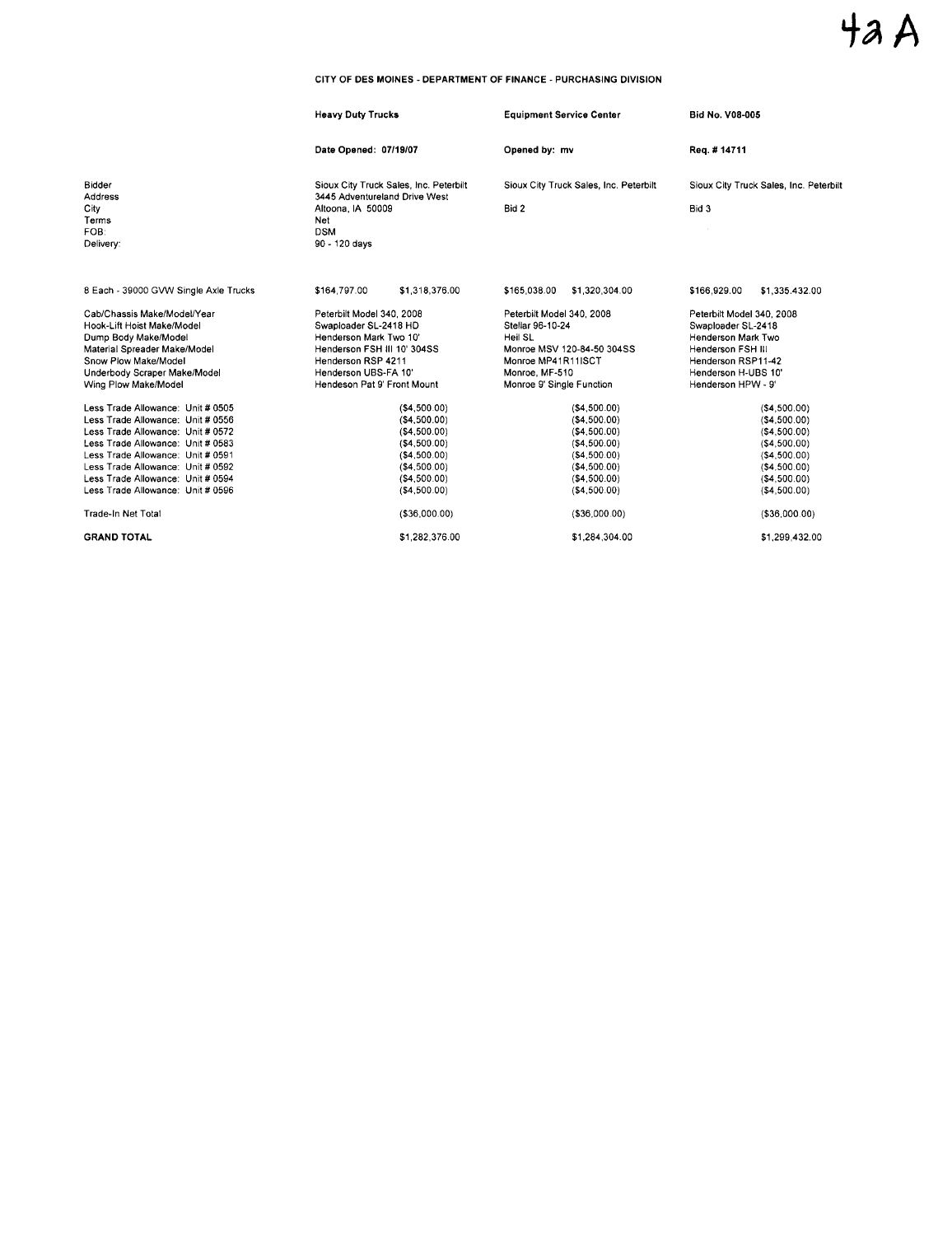#### CITY OF DES MOINES - DEPARTMENT OF FINANCE - PURCHASING DIVISION

|                                       |                 | <b>Heavy Duty Trucks</b>               |                                                       | <b>Equipment Service Center</b>                          |                            | <b>Bid No. V08-005</b>            |  |
|---------------------------------------|-----------------|----------------------------------------|-------------------------------------------------------|----------------------------------------------------------|----------------------------|-----------------------------------|--|
|                                       |                 | Date Opened: 07/19/07                  |                                                       | Opened by: mv                                            |                            | Reg. #14711                       |  |
| Bidder<br>Address                     |                 | Sioux City Truck Sales, Inc. Peterbilt |                                                       | Truck Country Des Moines Sterling<br>4300 NE 14th Street |                            | Truck Country Des Moines Sterling |  |
| City<br>Terms<br>FOB:<br>Delivery:    | Bid 4           |                                        | Des Moines, IA 50313<br>Net<br><b>DSM</b><br>180 days |                                                          | Bid 2                      |                                   |  |
| 8 Each - 39000 GVW Single Axle Trucks | \$165.226.20    | \$1,321,809.60                         | \$160,438.00                                          | \$1,283,504.00                                           | \$160,250.00               | \$1,282,000.00                    |  |
| Cab/Chassis Make/Model/Year           |                 | Peterbilt 340, 2008                    |                                                       | Sterling/7500/2008                                       |                            | Sterling/7500/2008                |  |
| Hook-Lift Hoist Make/Model            |                 | Swaploader SL-2418 HD                  |                                                       | Swaploader SL-2418 HD                                    |                            | Stellar 96-10-24                  |  |
| Dump Body Make/Model                  | Beau Roc H5HL   |                                        | Beau Roc H5HL                                         |                                                          | Heil SL                    |                                   |  |
| Material Spreader Make/Model          | Highway E2020XT |                                        | Highway E2020XT                                       |                                                          | Monroe MSV 120-84-50 304SS |                                   |  |
| Snow Plow Make/Model                  | Wausau R4511    |                                        | Wausau 24511                                          |                                                          | Monroe MP41R11ISCT         |                                   |  |
| Underbody Scraper Make/Model          | Wausau USF 1020 |                                        | Wausau USF 1020                                       |                                                          | Monroe MF-510              |                                   |  |
| Wing Plow Make/Model                  | Wausau WSW 934  |                                        | Wausau WSN 934                                        |                                                          | Monroe 9' Single Function  |                                   |  |
| Less Trade Allowance: Unit # 0505     |                 | ( \$4,500.00)                          |                                                       | (\$13,000.00)                                            |                            | (\$13,000.00)                     |  |
| Less Trade Allowance: Unit # 0556     |                 | ( \$4,500.00)                          |                                                       | (\$11,000.00)                                            |                            | (\$11,000.00)                     |  |
| Less Trade Allowance: Unit # 0572     |                 | (\$4,500.00)                           |                                                       | (\$11,000.00)                                            |                            | (\$11,000.00)                     |  |
| Less Trade Allowance: Unit # 0583     |                 | ( \$4,500.00)                          |                                                       | (\$11.000.00)                                            |                            | (\$11,000.00)                     |  |
| Less Trade Allowance: Unit # 0591     |                 | ( \$4,500.00)                          |                                                       | (\$13.000.00)                                            |                            | (\$13,000.00)                     |  |
| Less Trade Allowance: Unit # 0592     |                 | ( \$4,500.00)                          |                                                       | (S13,000.00)                                             |                            | (\$13,000.00)                     |  |
| Less Trade Allowance: Unit # 0594     |                 | (\$4,500.00)                           |                                                       | (\$13,000.00)                                            |                            | (\$13,000.00)                     |  |
| Less Trade Allowance: Unit # 0596     |                 | (\$4,500.00)                           |                                                       | (\$13,000.00)                                            |                            | (\$13,000.00)                     |  |
| Trade-In Net Total                    |                 | ( \$36,000.00)                         |                                                       | $($ \$98,000.00)                                         |                            | ( \$98,000.00)                    |  |
| <b>GRAND TOTAL</b>                    |                 | \$1,285,809.60                         |                                                       | \$1.185.504.00                                           |                            | \$1,184,000.00                    |  |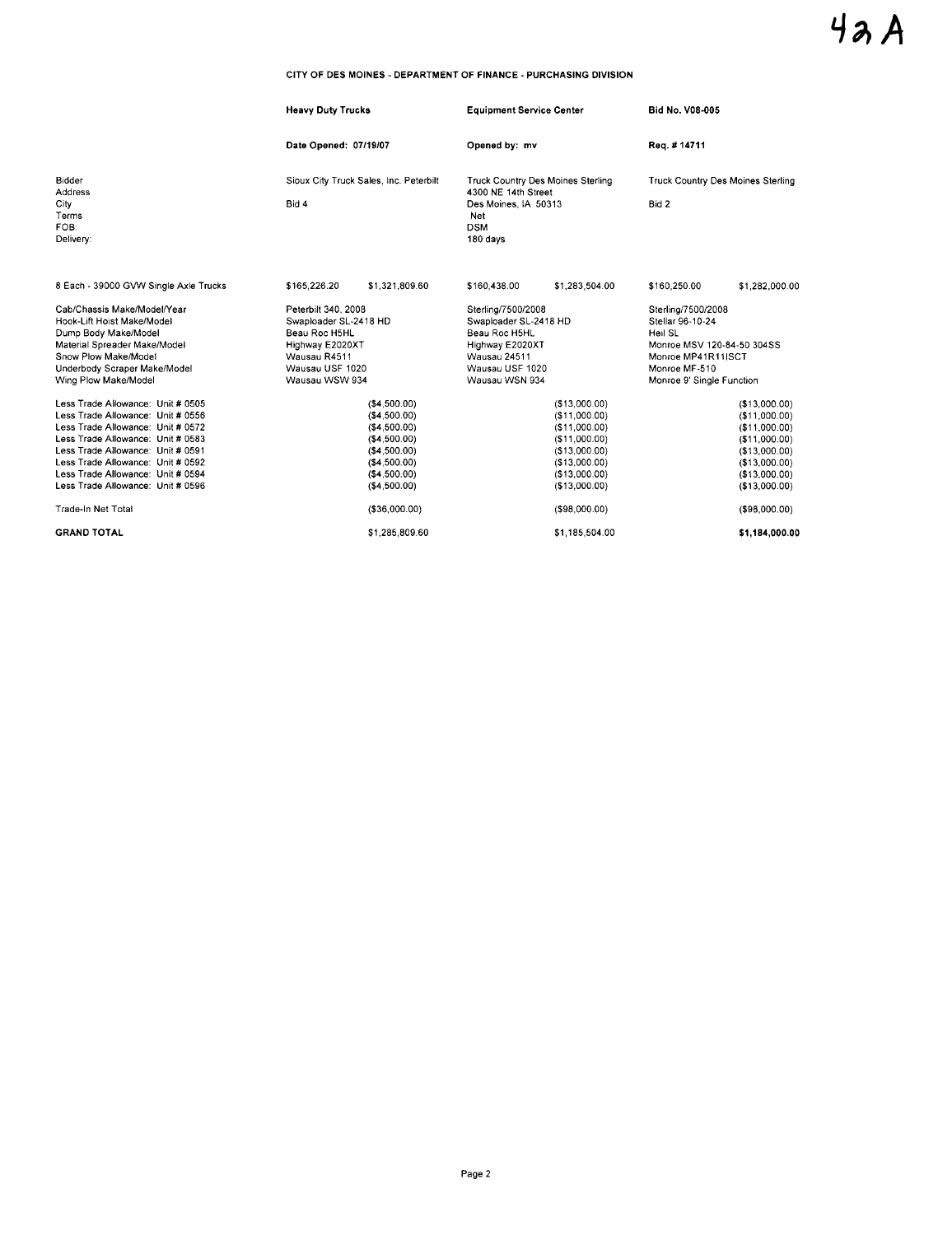#### CITY OF DES MOINES. DEPARTMENT OF FINANCE. PURCHASING DIVISION

|                                                                                                                                                                                                                                                                                                      | <b>Heavy Duty Trucks</b>                                                                                                                                                                      |                                                                                                                                    |                                                                                                                                                           | <b>Equipment Service Center</b>                                                                                                     |                                                                                                                                          | <b>Bid No. V08-005</b>                                                                                                            |  |
|------------------------------------------------------------------------------------------------------------------------------------------------------------------------------------------------------------------------------------------------------------------------------------------------------|-----------------------------------------------------------------------------------------------------------------------------------------------------------------------------------------------|------------------------------------------------------------------------------------------------------------------------------------|-----------------------------------------------------------------------------------------------------------------------------------------------------------|-------------------------------------------------------------------------------------------------------------------------------------|------------------------------------------------------------------------------------------------------------------------------------------|-----------------------------------------------------------------------------------------------------------------------------------|--|
|                                                                                                                                                                                                                                                                                                      | Date Opened: 07/19/07                                                                                                                                                                         |                                                                                                                                    | Opened by: mv                                                                                                                                             |                                                                                                                                     | Reg. # 14711                                                                                                                             |                                                                                                                                   |  |
| Bidder<br>Address                                                                                                                                                                                                                                                                                    | O'Halloran International, Inc.                                                                                                                                                                |                                                                                                                                    | O'Halloran International                                                                                                                                  |                                                                                                                                     | O'Halloran International                                                                                                                 |                                                                                                                                   |  |
| City<br>Terms<br>FOB:<br>Delivery:                                                                                                                                                                                                                                                                   | PO Box 1804<br>Des Moines, IA 50305<br>Net<br>Destination<br>90 to 150 days                                                                                                                   |                                                                                                                                    | Bid 2                                                                                                                                                     |                                                                                                                                     | Bid 3                                                                                                                                    |                                                                                                                                   |  |
| 8 Each - 39000 GVW Single Axle Trucks                                                                                                                                                                                                                                                                | \$158,606.00                                                                                                                                                                                  | \$1,268,848.00                                                                                                                     | \$158,847.00                                                                                                                                              | \$1,270,776.00                                                                                                                      | \$159,036.00                                                                                                                             | \$1,272,288.00                                                                                                                    |  |
| Cab/Chassis Make/Model/Year<br>Hook-Lift Hoist Make/Model<br>Dump Body Make/Model<br>Material Spreader Make/Model<br>Snow Plow Make/Model<br>Underbody Scraper Make/Model<br>Wing Plow Make/Model                                                                                                    | Int'l. 7000 Series, 2008<br>Swaploader SL-2418HD<br>Henderson Mark Two 10'<br>Henderson FJH-III 10' 30455<br><b>Henderson RSP4211</b><br>Henderson UBS-FA 10'<br>Henderson Pat 9' Front Mount |                                                                                                                                    | Int'l, 7000 Series, 2008<br>Stellar 96-10-24<br>Heil SL<br>Monroe MSV 120-84-50 30455<br>Monroe MP41R11ISCT<br>Monroe MF-510<br>Monroe 9' Single Function |                                                                                                                                     | Int'l, 7000 Series, 2008<br>Swaploader SL-2418 HD<br>Beau Roc H5HL<br>Hiway E202 DXT<br>Wausau 4511<br>Wausau USF 102D<br>Wausau WSN 934 |                                                                                                                                   |  |
| Less Trade Allowance: Unit # 0505<br>Less Trade Allowance: Unit # 0556<br>Less Trade Allowance: Unit # 0572<br>Less Trade Allowance: Unit # 0583<br>Less Trade Allowance: Unit # 0591<br>Less Trade Allowance: Unit # 0592<br>Less Trade Allowance: Unit # 0594<br>Less Trade Allowance: Unit # 0596 |                                                                                                                                                                                               | (\$10,000.00)<br>( \$5,500.00)<br>(\$8,500.00)<br>(\$8,500.00)<br>( \$5,000.00)<br>( \$6,500.00)<br>( \$6,500.00)<br>( \$6,500.00) |                                                                                                                                                           | (\$10,000.00)<br>( \$5,500.00)<br>(\$8,500.00)<br>( \$8,500.00)<br>( \$5,000.00)<br>( \$6,500.00)<br>( \$6,500.00)<br>( \$6,500.00) |                                                                                                                                          | (\$10,000.00)<br>(\$5,500.00)<br>( \$8,500.00)<br>(\$8,500.00)<br>( \$5,000.00)<br>( \$6,500.00)<br>( \$6,500.00)<br>(\$6,500.00) |  |
| Trade-In Net Total                                                                                                                                                                                                                                                                                   | (\$57,000.00)                                                                                                                                                                                 |                                                                                                                                    |                                                                                                                                                           | ( \$57,000.00)                                                                                                                      |                                                                                                                                          | (\$57,000.00)                                                                                                                     |  |
| <b>GRAND TOTAL</b>                                                                                                                                                                                                                                                                                   |                                                                                                                                                                                               | \$1,211,848.00                                                                                                                     |                                                                                                                                                           | \$1,213,776.00                                                                                                                      |                                                                                                                                          | \$1,215.288.00                                                                                                                    |  |

Air Controls deduct (\$1900.00) EA Steel top Screens (\$1800.00) EA